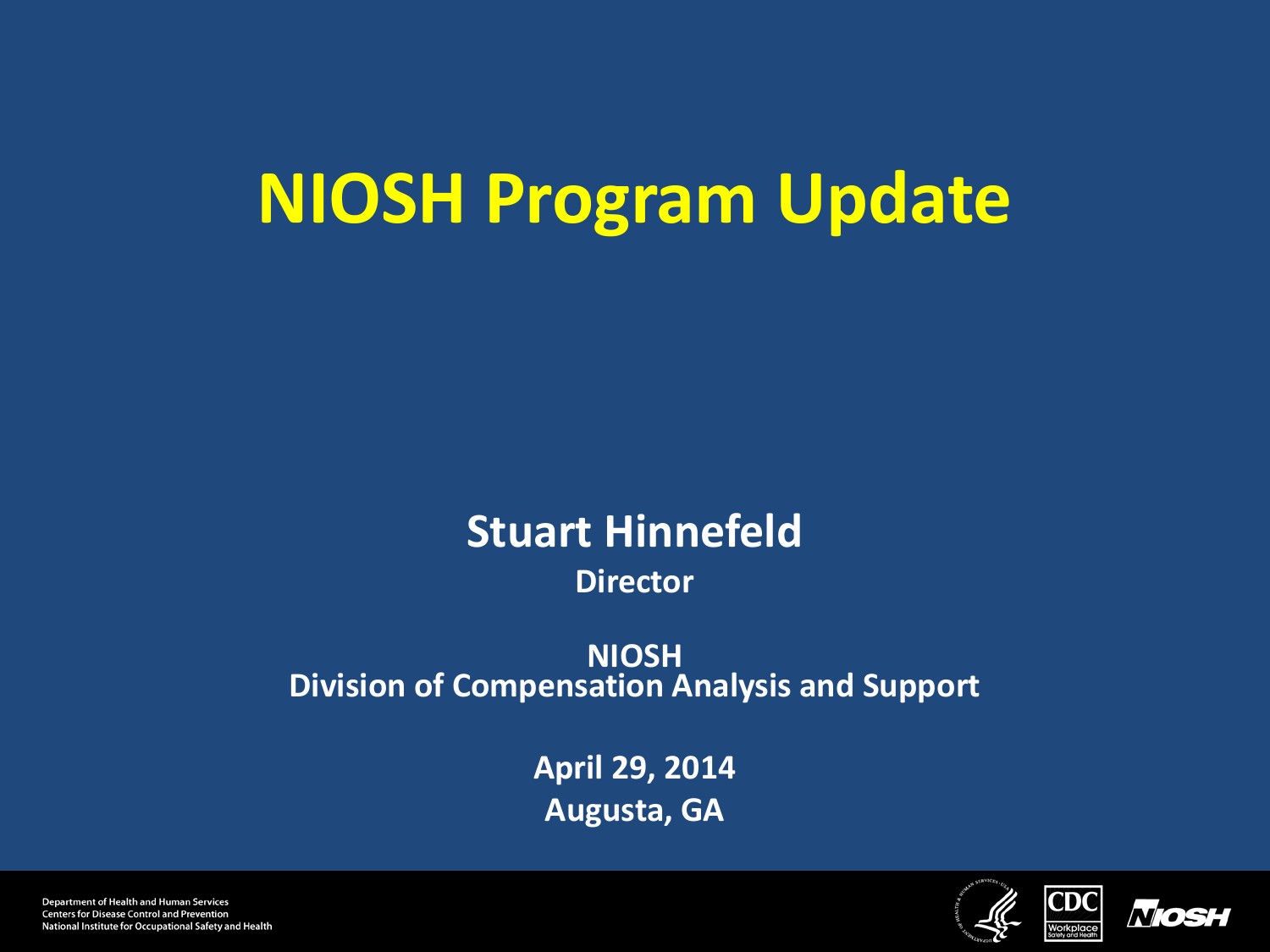## **Program News**

**NIOSH, Department of Labor (DOL), Department of Energy met in February with advocates in Denver**

**Dose reconstruction contract awarded in March**

**Joint Outreach Task Group (JOTG)**

- **EXPED Met February in Denver**
- **DOL to host (JOTG) meeting in New England June 18-19**



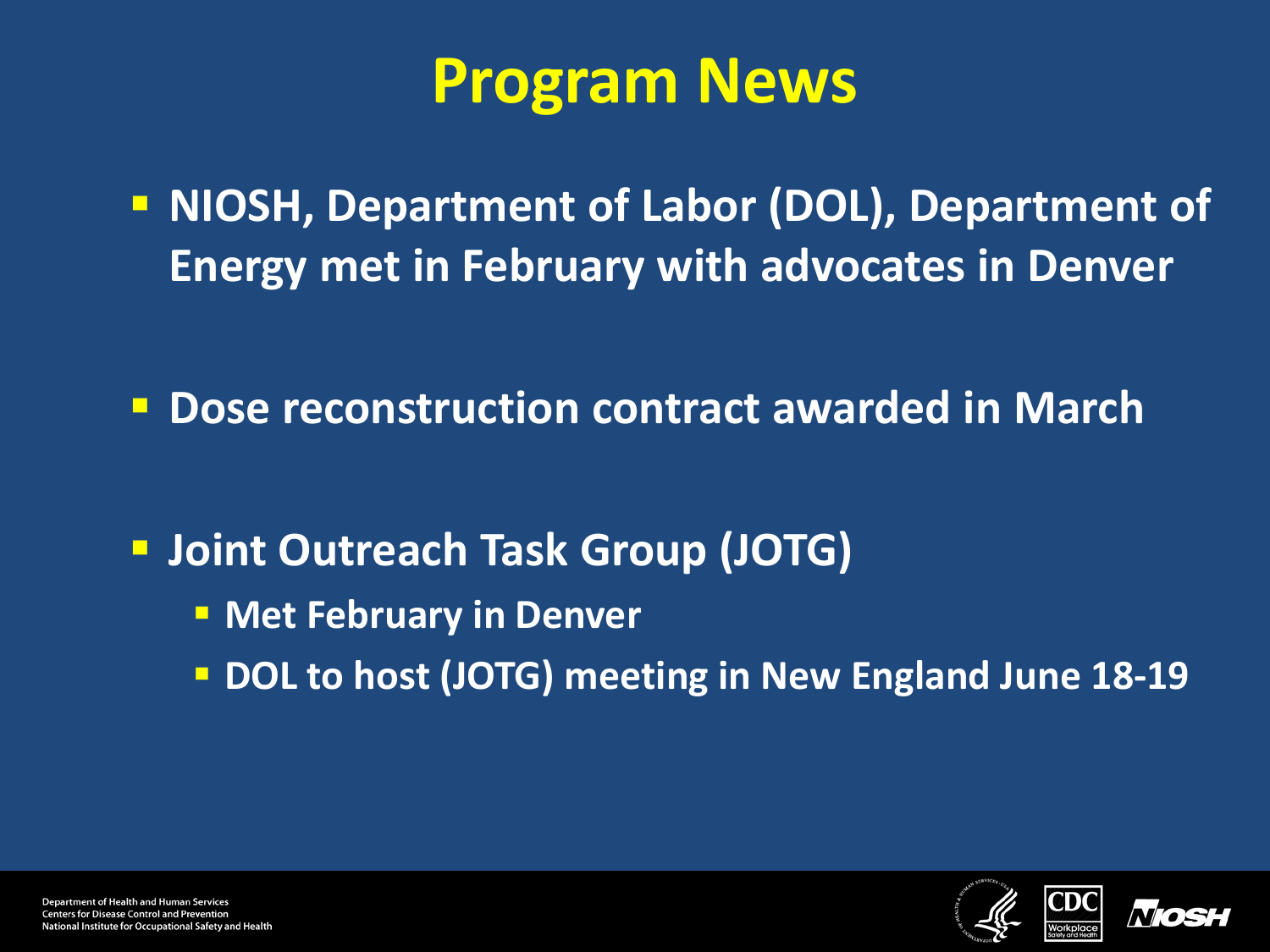### **Overall Initial Claim Information (as of April 17, 2014)**

- **41,293 cases have been referred to NIOSH for Dose Reconstruction (DR)**
- **39,383 cases have been returned to DOL**
	- **Cases submitted with a DR report 34,704**
	- Cases currently pulled from DR by DOL 1,338
	- **Cases pulled for Special Exposure Cohort (SEC)**  ا <mark>3,341 با تاریخ است. از این است که با تاریخ است که با تاریخ است.</mark> از این است که با تاریخ است که با تاریخ است.
- **1,224 cases remained at NIOSH for DR**
- **686 cases were administratively closed**



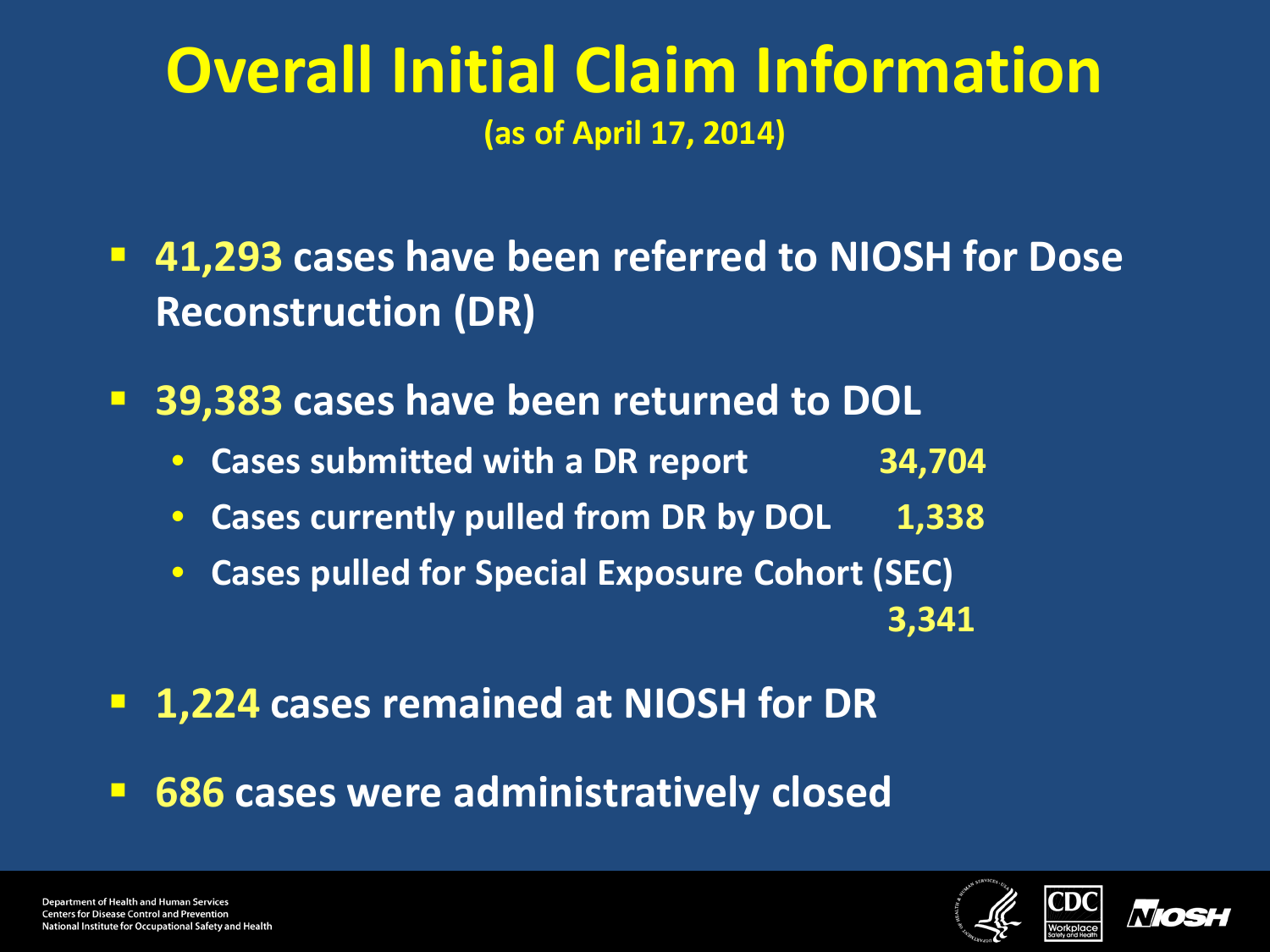### **Overview of Active Cases (as of April 17, 2014)**

### **Of the 1,224 cases remaining at NIOSH for DR**

- **280 cases in DR process**
- **280 initial draft DR reports with claimants, NIOSH is awaiting the return of the OCAS-1 form**
- **664 cases in development for DR**

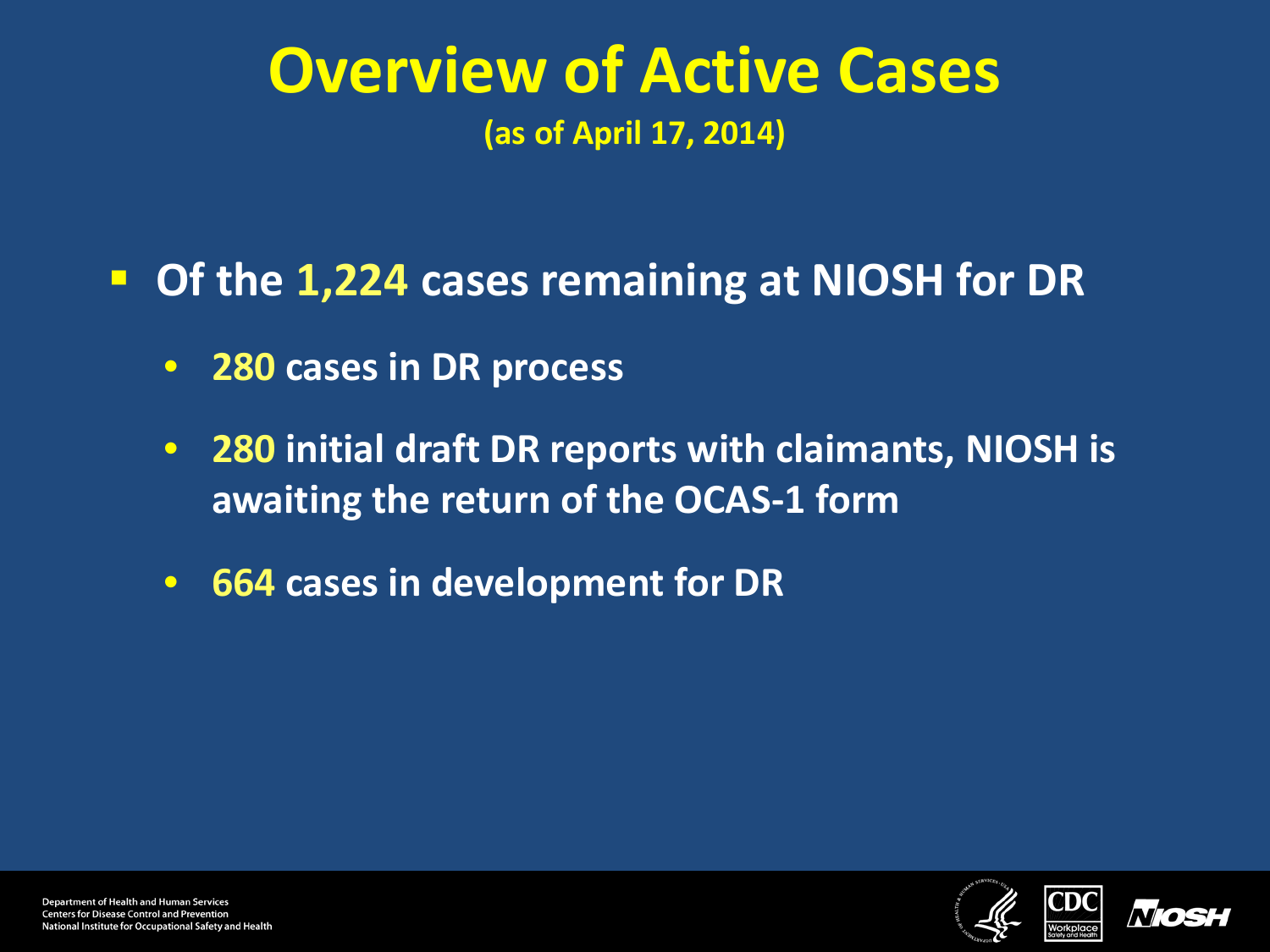**Probability of Causation (PoC) Summary for Completed DRs (as of April 17, 2014**)

- **DRIA:** Of the 34,704 DRs sent back to DOL for final **adjudication:**
	- **9,835 cases had a PoC ≥ 50%**
	- **24,869 cases had a PoC < 50%**



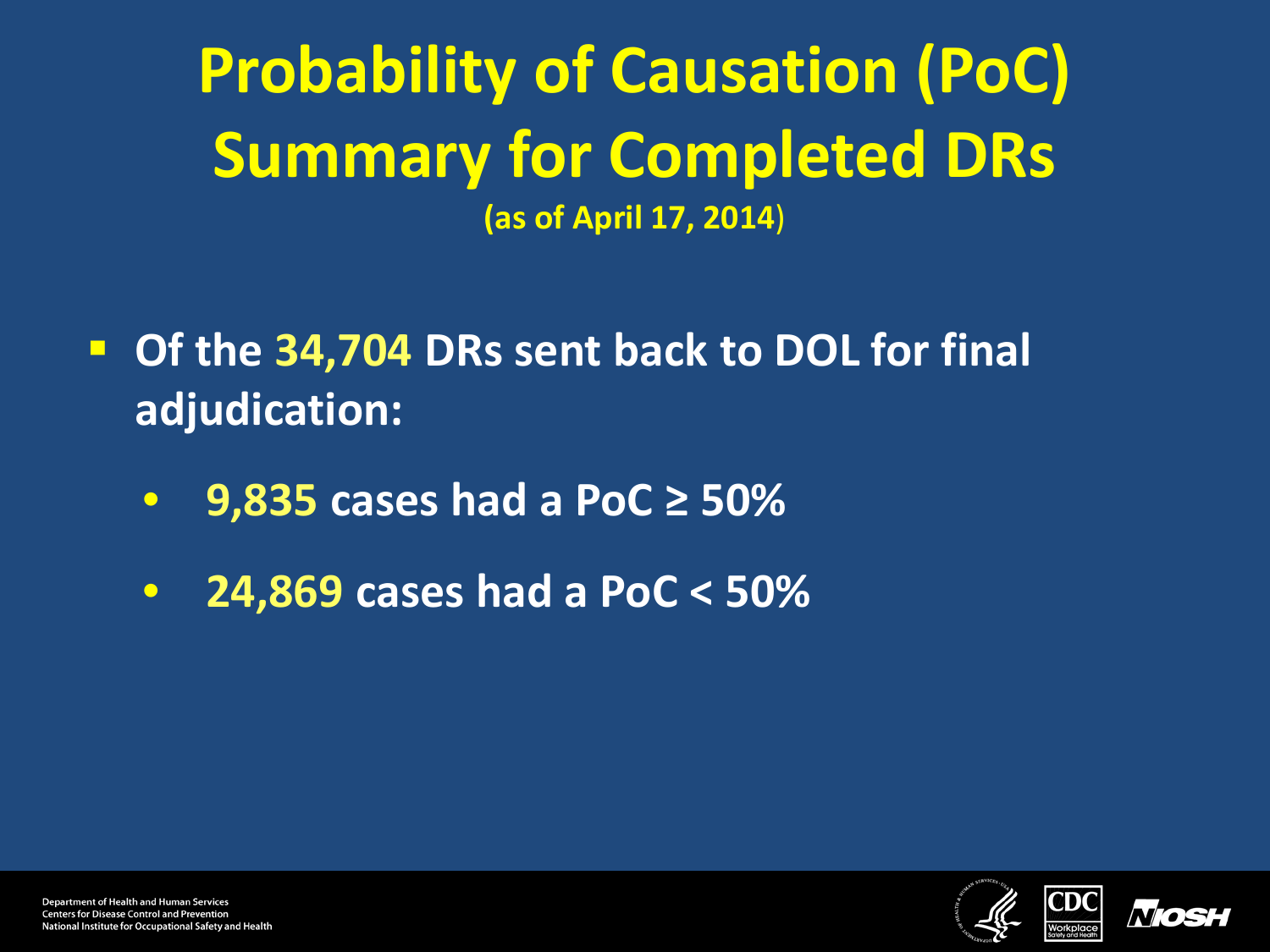# **Submittals vs. Production**

#### **(as of March 31, 2014)**



**Department of Health and Human Services Centers for Disease Control and Prevention** National Institute for Occupational Safety and Health



**NOS**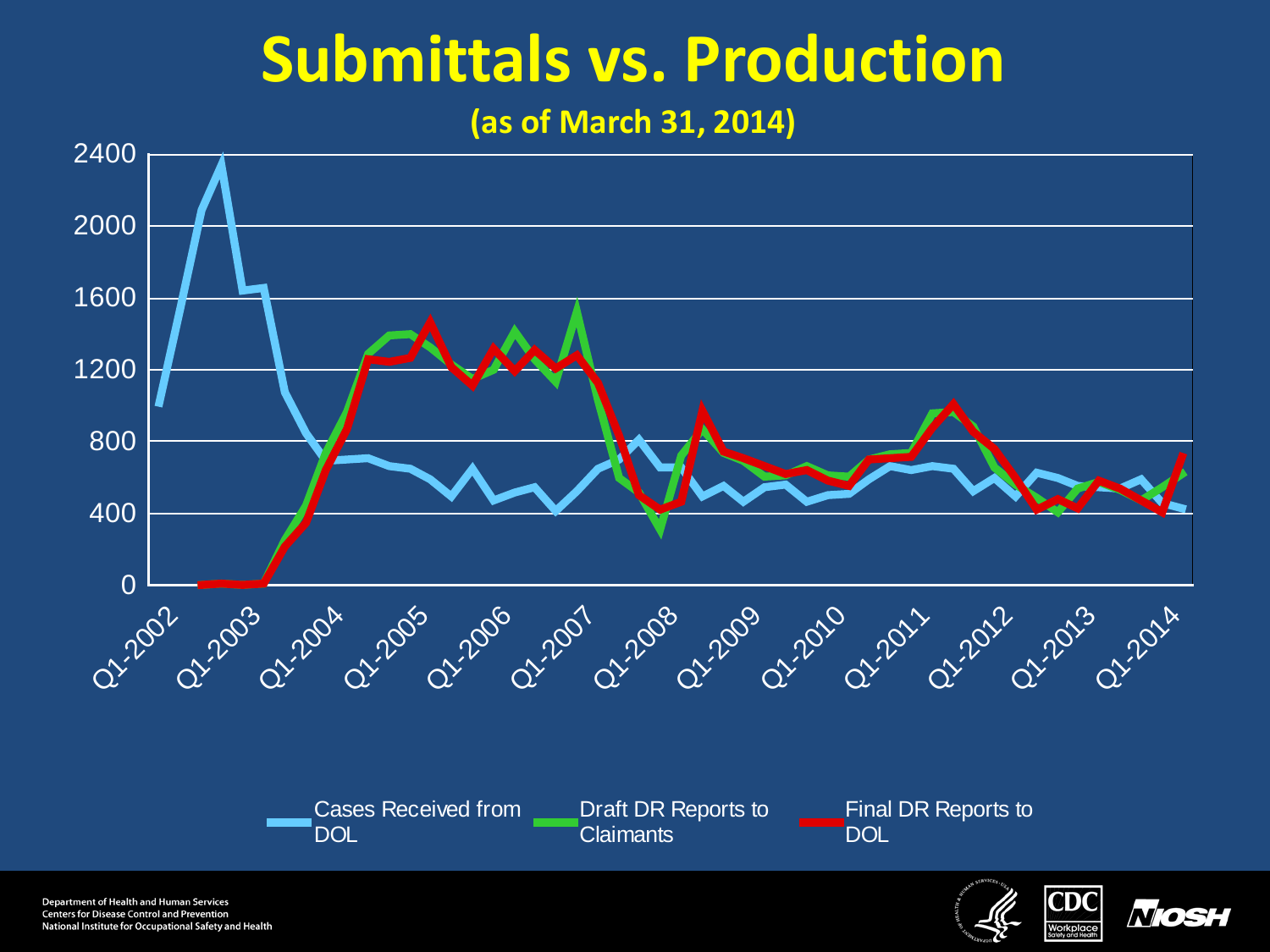### **Status of First 5,000 Claims (as of April 17, 2014)**

- **4,892 claims at DOL**
	- **265 pulled for DOL issues**
	- **392 pulled for SEC**
	- **4,235 submitted with DR**
- **89 claims at NIOSH**
	- **82 administratively closed**
	- **2 DRs with claimants (DOL reworks/reinstated within past year)**
	- **5 DRs in process (DOL reworks/reinstated within past year)**
- **19 claim numbers deleted**



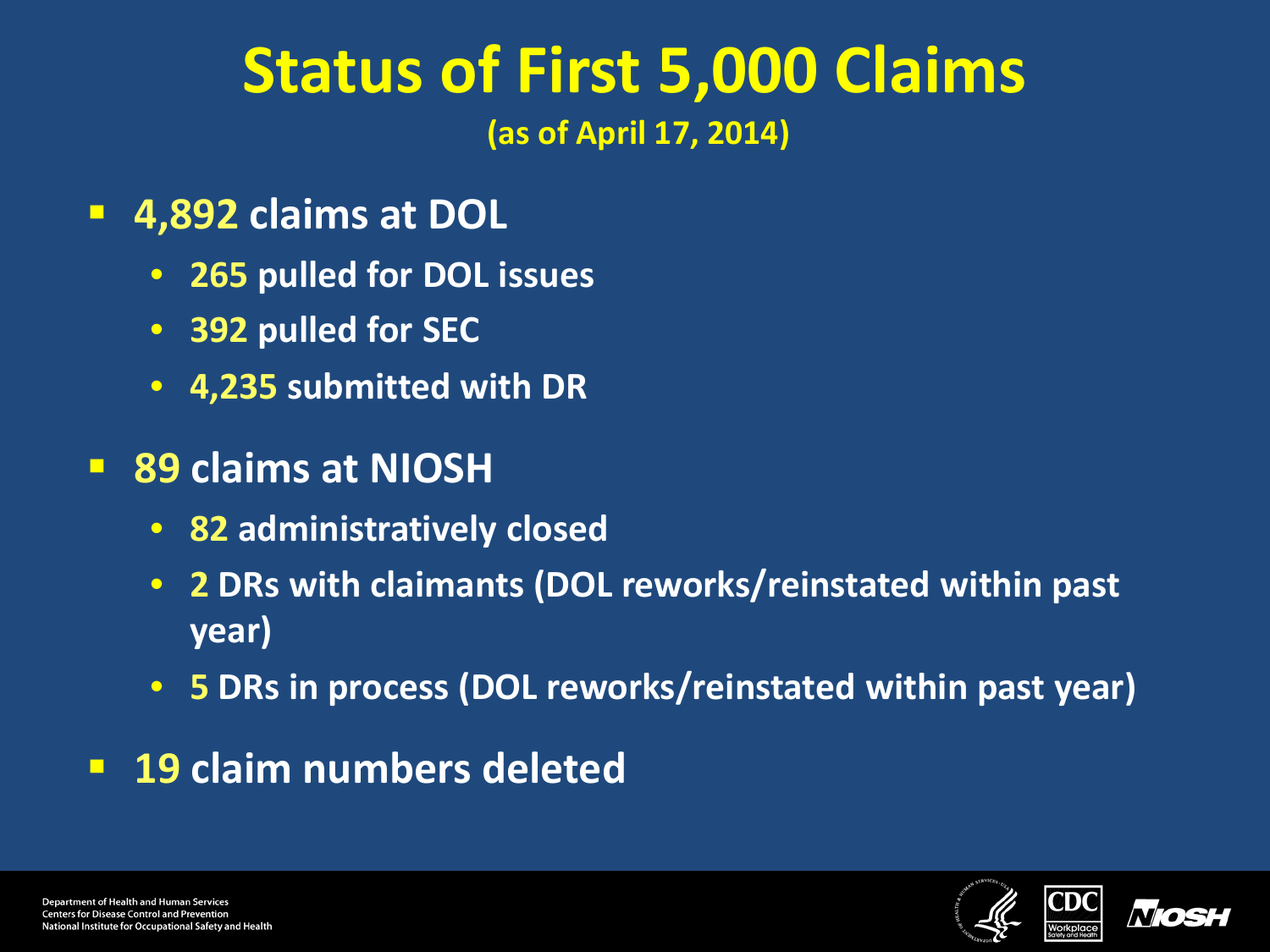### **Status of First 10,000 Claims (as of April 17, 2014)**

- **9,807 claims at DOL**
	- **442 pulled for DOL issues**
	- **1,025 pulled for SEC**
	- **8,340 submitted with DR**
- **163 claims at NIOSH**
	- **148 administratively closed**
	- **3 DRs with claimants (0 initial; 3 DOL reworks within past year)**
	- **12 DRs in process (1 initial; 11 DOL reworks within past year)**
- **30 claim numbers deleted**



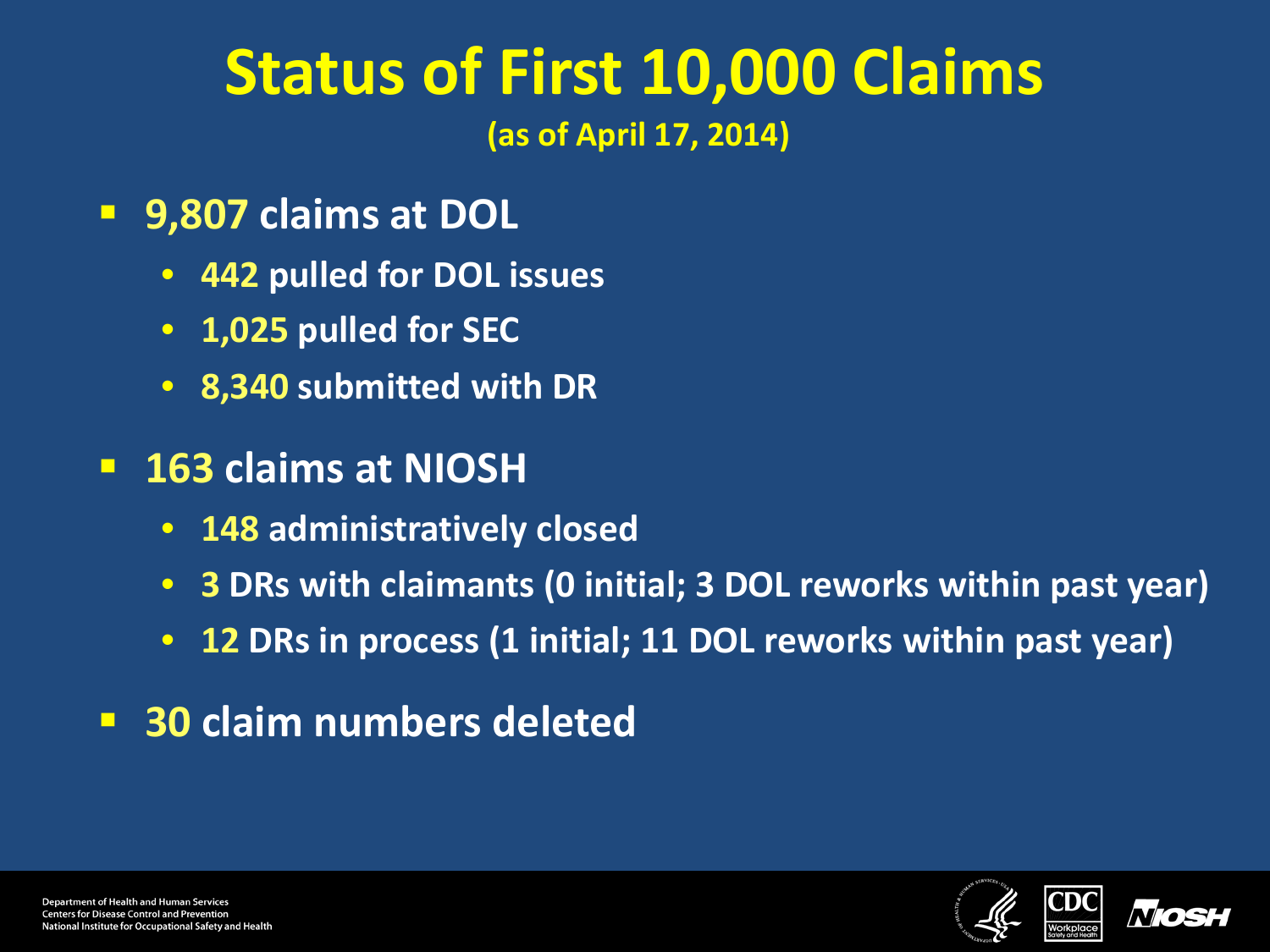## **DOE Response to Requests for Exposure Records (as of April 17, 2014)**

**Number of outstanding requests** 232

**Dutstanding requests > 60 days** 12



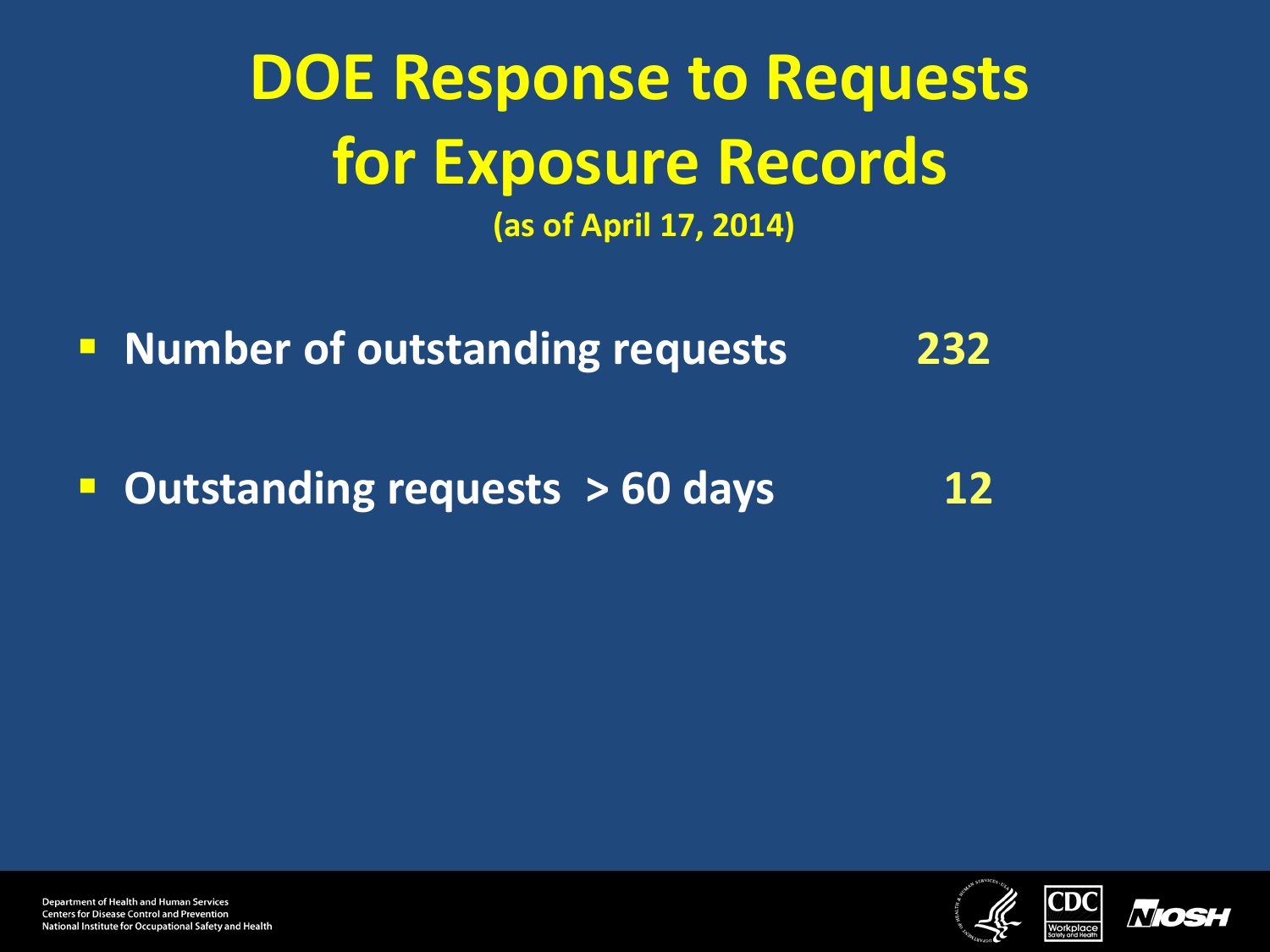# **SEC Summary Table**

**(April 17, 2014)**

| <b>Petitions in qualification process</b><br>$\blacksquare$  |     |
|--------------------------------------------------------------|-----|
|                                                              |     |
| <b>Petitions qualified for evaluation</b><br>$\Box$          | 130 |
| <b>NIOSH evaluation in progress</b><br>$\bullet$<br>$\bf{0}$ |     |
| <b>NIOSH evaluation completed</b><br>130<br>$\bullet$        |     |
| - SEC Evaluation Reports<br>with the Advisory Board          |     |
| for recommendation<br>12                                     |     |

**Petitions not qualifying for evaluation 85**

**Note: Petitions not qualifying include five petitions received prior to the rule becoming final and Petition SEC-00034, which the site was de-listed.**